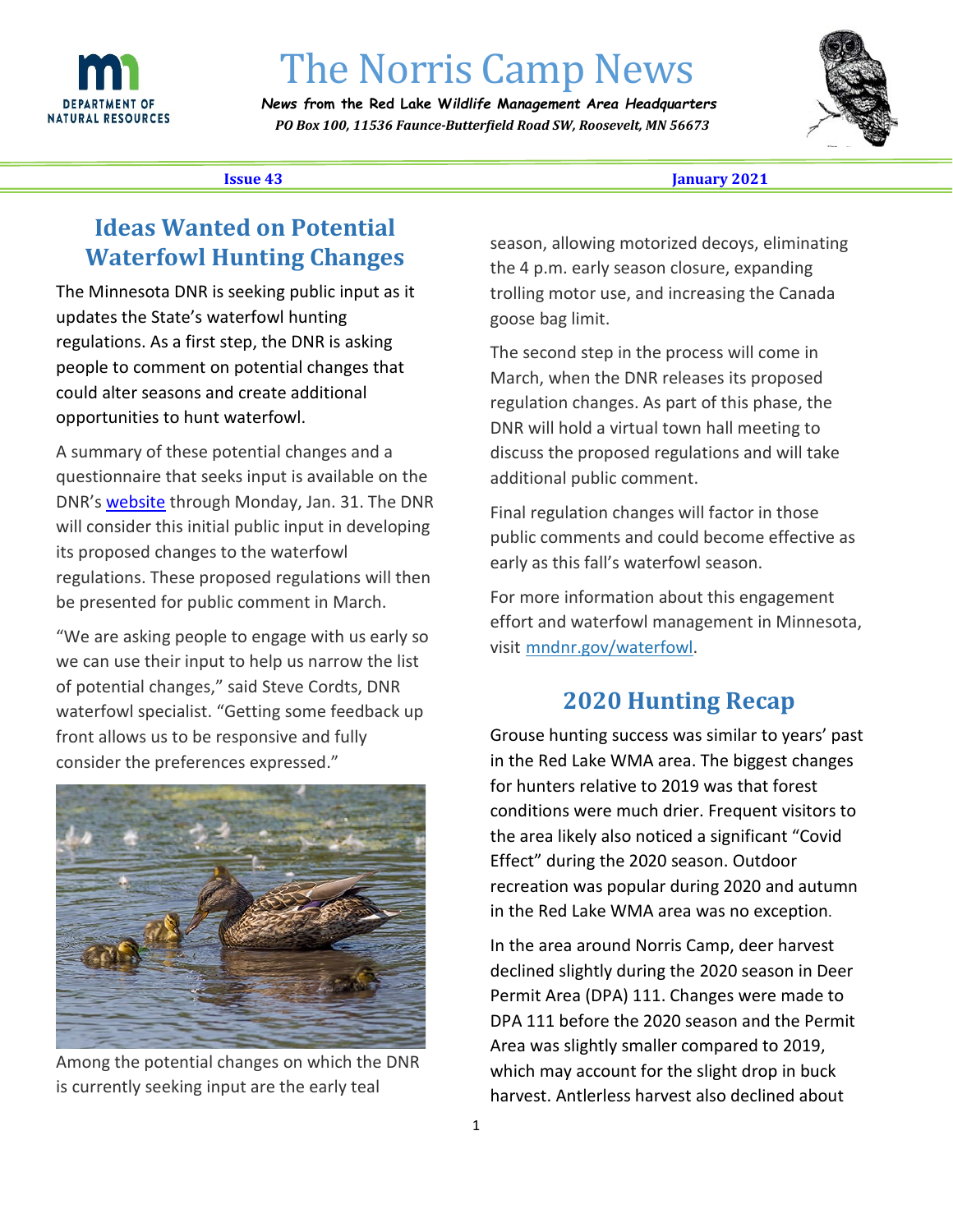25%, but this was likely attributable to a decreased number of lottery permits available. Hunters can expect conservative regulations again for the 2021 season.

|      | <b>Bucks</b> | Antlerless | Total | Antlerless |
|------|--------------|------------|-------|------------|
|      |              |            |       | Permits    |
|      |              |            |       | Available  |
| 2020 | 272          | 28         | 300   | 25         |
| 2019 | 297          | 110        | 40    | 500        |

# **Winter Bird Watching**

Winter birding is in full swing in northwestern Minnesota. The Christmas Bird Counts have been completed and a lot of great species have been observed.

 open areas like a snowy owl perched on an you venture into the forest, you might find some or spruce trees or perhaps some pine grosbeaks even spot a spruce grouse or a couple of gray jays if you are lucky. Included in that list are birds that can be seen in electrical pole or several sharp-tailed grouse eating willow brush buds in a scrubby wetland. If red crossbills feeding on cones at the tops of pine feeding on the ground along the road. You might

 bird feeders throughout the area. Some birds such as needing to venture by or into some forests to find some boreal chickadees. They are there, you just have to put a little legwork in to find them (or get to a place where they will fly up to you to check you out!). Good luck birding and Common redpolls are also back in good numbers this year as are evening grosbeaks, especially at would take a little more work to find however, lowland conifers like spruce, tamarack, or cedar enjoy being out in the cold out-of-doors!

### **Birds and Ice-Melter**

Last winter at Norris Camp, staff noticed a small die-off of white winged crossbills at the office. It seemed likely attributable to an ice-melt product that was being used at the time. Bird die-offs associated with road salt are well documented and typically associated with products that contain chloride.

 In order to avoid this at your home or office, try Friendly" ice melt is available at some home switching to a safer product to melt ice. "Pet supply stores. Otherwise, try using less product, using a product that is not brightly colored and may attract birds, or use sand as a substitute.

# **Trapping Update and Registration Sites**

 Fur registration will continue until two days after marten and 11 fisher this year. This continues the Staff will be available at the Warroad DNR office on January 26 from 3-6 PM to registers otter and Norris Camp staff if you would like to make an the otter and bobcat season ends on January 24. Fur registration for the fisher and marten season has concluded. Norris Camp staff registered 36 recent trend of high marten/fisher harvest ratios. bobcat. Otherwise, trappers can make an appointment with DNR staff beforehand. Contact appointment.